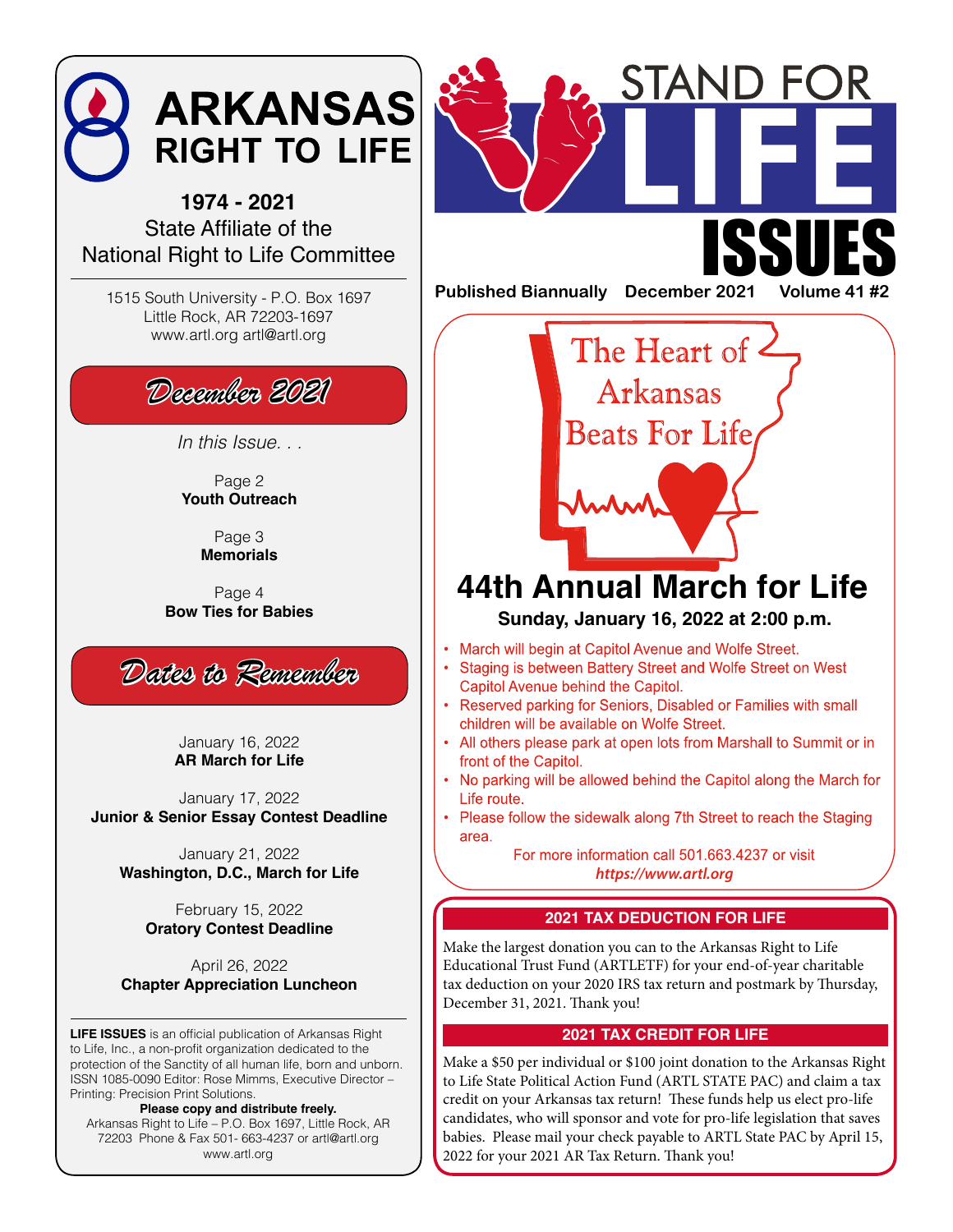# **2022 National Right to Life Pro-Life Essay Contest**

*Youth Outreach*





**Essays should be submitted or postmarked by January 17, 2022**

**NATIONAL CASH PRIZES \$200-\$100 awarded in First-Third in each contest level.** \*For essay guidelines and submission details visit www.nrlc.org. Get Involved or email artl@artl.org.

# **Oratory Contest**

Open to all High School Junior & Senior students\*

#### **CONTEST REQUIREMENTS:**

STUDENTS MUST RESEARCH & WRITE A 5-7 MINUTE SPEECH TO BE PRESENTED AS AN ORATION ON ONE OF THE FOLLOWING TOPICS: ABORTION, INFANTICIDE, EUTHANASIA OR STEM CELL RESEARCH.

#### **NATIONAL CASH PRIZES \$1,000-\$250 awarded First-Fourth**

State Winner receives a trip to compete in National Contest in Alexandria, Virginia

#### **IMPORTANT DATES:**

|                      | <b>February 15, 2022 - DEADLINE TO ENTER</b> |
|----------------------|----------------------------------------------|
|                      | February 19, 2022 - REGIONAL CONTEST         |
| <b>March 5, 2022</b> | - STATE CONTEST                              |
| <b>June 25, 2022</b> | - NATIONAL CONTEST                           |





Camp Joshua is an action-packed camp that trains high school students to be the **pro-life** leaders of tomorrow.

Join us to **BE JOSHUA** and play your role in defending human life!

- Dynamic speakers and interactive games
- Time to hang out with friends from around the state
- Connect with pro-life leaders<br>- Ages 13-19 (with exceptions)
	- **501.663.4237** Visit us online or call us today to register!

**2022 SAVE THE DATE! July 29-31 CrossHeirs Retreat Center**

**ARKANSAS' ONLY** 

**PRO-LIFE CAMP FOR TEENS!**

- Connect with pro-life leaders<br>- Ages 13-19 (with exceptions) **wisit us online or call us** 

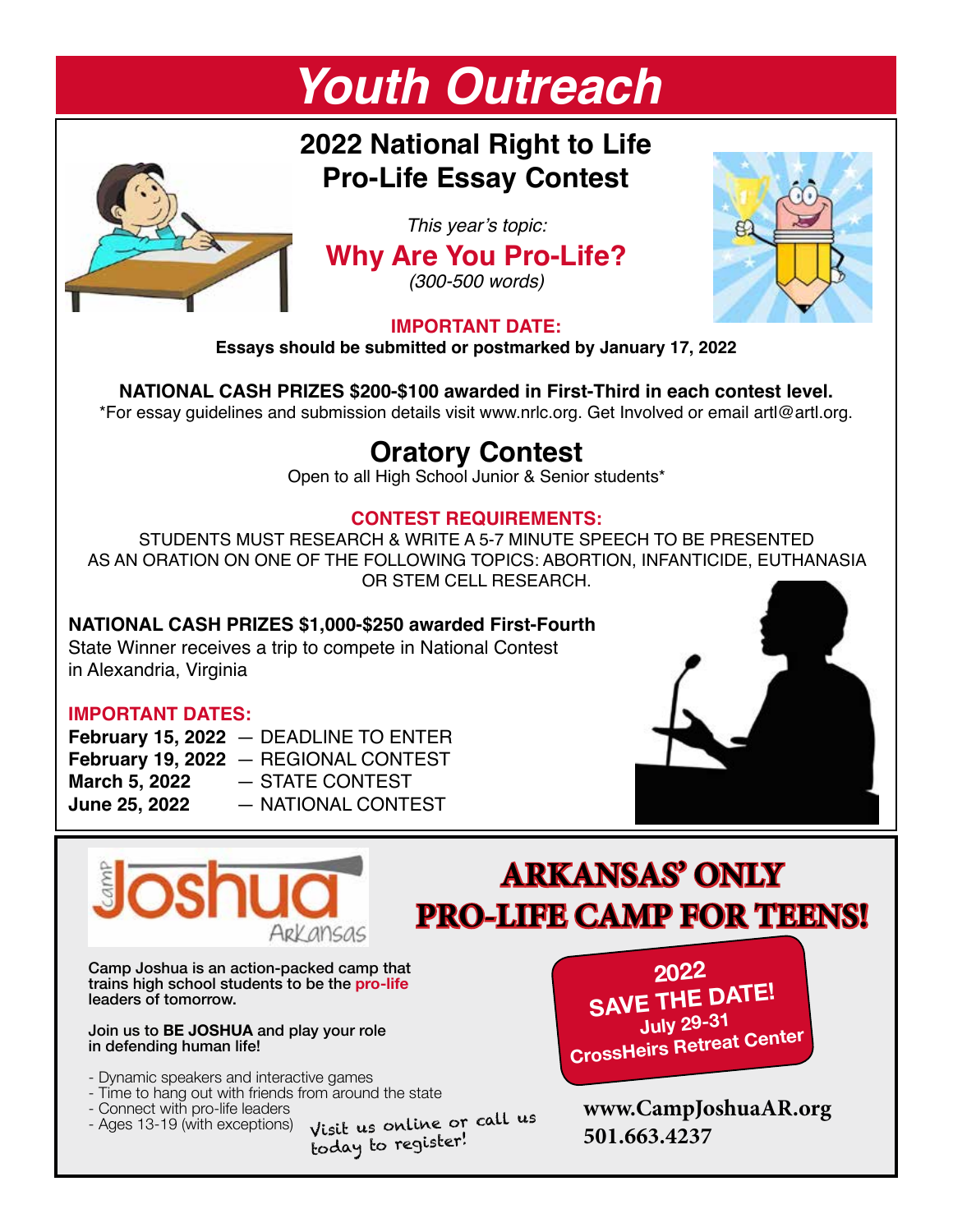# *Memorial Tribute*

### *A Holiday Gift Giving Idea*

This Holiday Season, remember you friends or relatives, either living or deceased by making a gift contribution in the person's name to the cause of LIFE! Your contribution to the Arkansas Right to Life Educational Trust Fund will enable us to continue and expand our vital endeavors on behalf of defenseless human beings. Commemorative donations can be made for occasions such as birthdays, new arrivals, anniversaries, and all gift-giving occasions. A special seasonal acknowledgement card will be sent to the person you are honoring or a memorial card to the family of the deceased, with the contribution amount kept confidential. Please make your tax-deductible gift payable to the **Arkansas Right to Life Educational Trust Fund (ARTLETF)**.Your contribution is sincerely appreciated!

#### *A GIFT FOR LIFE*

Enclosed is our donation of: \$100 \_\_ \$50 \_\_ \$25 \_\_ \$ \_\_\_\_\_\_\_\_ (amount)

\_\_\_\_\_\_\_\_\_\_\_\_\_\_\_\_\_\_\_\_\_\_\_\_\_\_\_\_\_\_\_\_\_\_\_\_\_\_ \_\_\_\_\_\_\_\_\_\_\_\_\_\_\_\_\_\_\_\_\_\_\_\_\_\_\_\_\_\_\_\_\_\_\_\_\_ \_\_\_\_\_\_\_\_\_\_\_\_\_\_\_\_\_\_\_\_\_\_\_\_\_\_\_\_\_\_\_\_\_\_\_\_\_\_ \_\_\_\_\_\_\_\_\_\_\_\_\_\_\_\_\_\_\_\_\_\_\_\_\_\_\_\_\_\_\_\_\_\_\_\_\_ \_\_\_\_\_\_\_\_\_\_\_\_\_\_\_\_\_\_\_\_\_\_\_\_\_\_\_\_\_\_\_\_\_\_\_\_\_\_ \_\_\_\_\_\_\_\_\_\_\_\_\_\_\_\_\_\_\_\_\_\_\_\_\_\_\_\_\_\_\_\_\_\_\_\_\_

**In Memory of**

In memory/honor of: Please send acknowledgment to:

**Elijah Pate** From: Carol Drolsum

**Dorothy Epperson** From: Greater Christ Temple Pentecostal Church



**Dorothy Epperson** From: Greater Christ

**"Coach" Richard Charles Davies** From: Tim & Pamm Yarbrough

**For confidential help for a past abortion (men or women):**

**Project Rachel** www.hopeafterabortion.org Call or Text 501-663-0996

**Deeper Still Arkansas**  www.GoDeeperStill.org Call or Text 501-944-7142

**International Helpline for Abortion Recovery** 24/7 Call 1-866-482-5433 www.internationalhelpline.org

amazonsmile

# You shop. Amazon gives.

Go to smile.amazon.com Each Time You Shop. **A Portion of Your Purchase Will Support ARTL!** 

**It's as Easy as 1-2-3**

Go to smile.amazon.com

*Select:*  **Arkansas State Right to Life Inc Committee Educational Fund**



Shop!

R